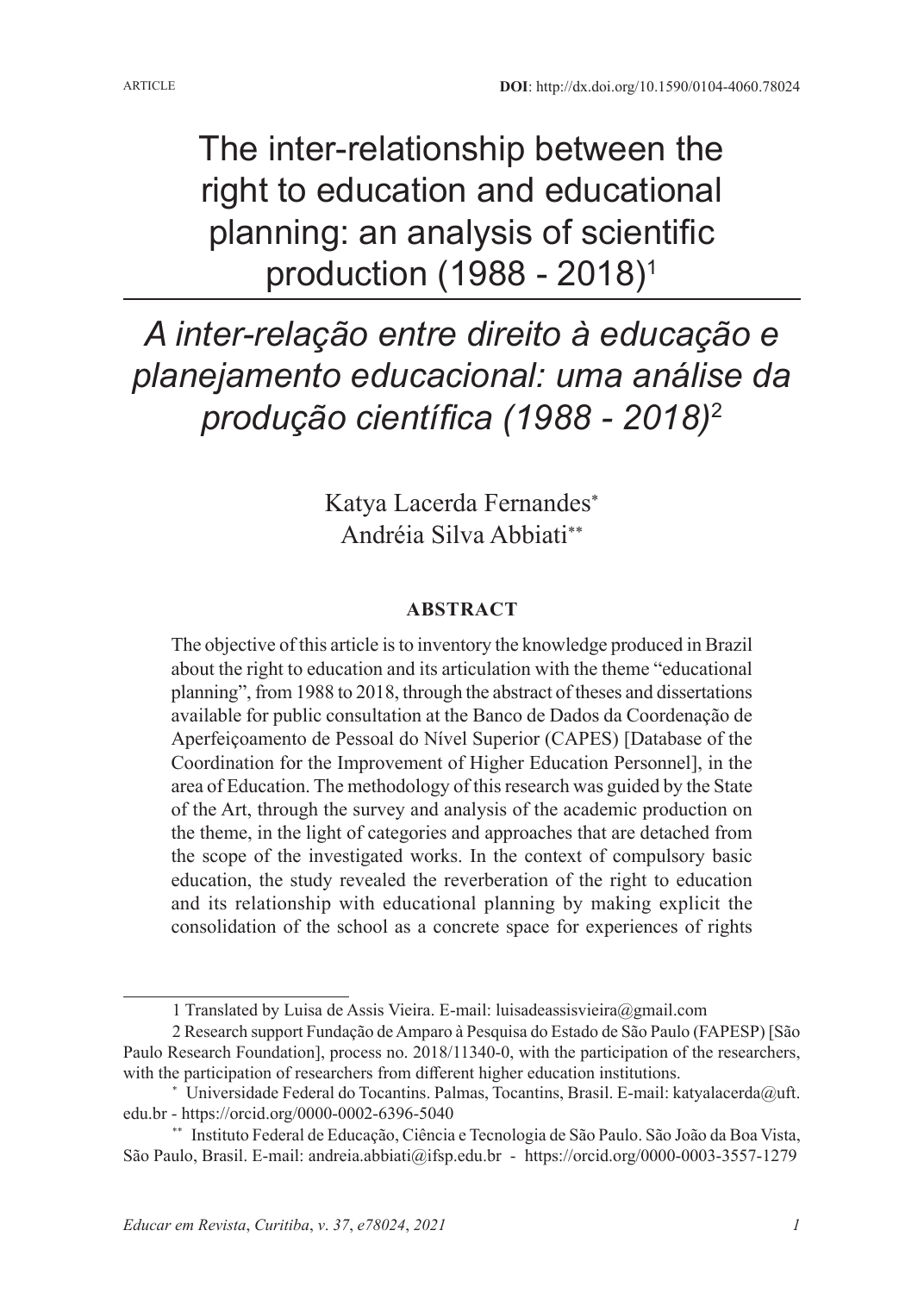and the State as a mediator in the scope of management and educational planning, simultaneously, to the challenge of overcoming the mismatch between intentions and actions within the scope of the effective enforcement of the guaranteed right in the Brazilian legal system.

*Keywords*: Right to education. Educational planning. State of the Art.

#### **RESUMO**

Apresenta-se como objetivo deste artigo inventariar o conhecimento produzido no Brasil acerca do direito à educação e sua articulação com a temática "planejamento educacional", no período de 1988 a 2018, por meio dos resumos das teses e dissertações disponíveis para consulta pública no Banco de Dados da Coordenação de Aperfeiçoamento de Pessoal do Nível Superior (CAPES), no âmbito da Educação. A metodologia desta pesquisa pautou-se pelo Estado da Arte, mediante o levantamento e a análise da produção acadêmica sobre o tema, à luz de categorias e enfoques desprendidos do escopo dos trabalhos investigados. No contexto da educação básica obrigatória, o estudo revelou a reverberação do direito à educação e sua relação com o planejamento educacional ao explicitar a consolidação da escola como espaço concreto de vivências de direitos e do Estado como mediador no âmbito da gestão e do planejamento educacional, simultaneamente, ao desafio de superar o descompasso entre intenções e ações no campo do processo de efetivação do direito garantido no ordenamento jurídico brasileiro.

*Palavras-chave*: Direito à Educação. Planejamento Educacional. Estado da Arte.

## **First considerations**

"[...] we always inherit something. the challenge imposed is to discover and understand our heritages" (MAZZUCCHELLI, 2017, p. 79, our translation).

This article presents results on ongoing research and aims at analyzing – from the field of Education – the investigations on the themes "right to education" and "educational planning" on doctoral and master's thesis available in Coordenação de Aperfeiçoamento de Pessoal do Nível Superior (CAPES)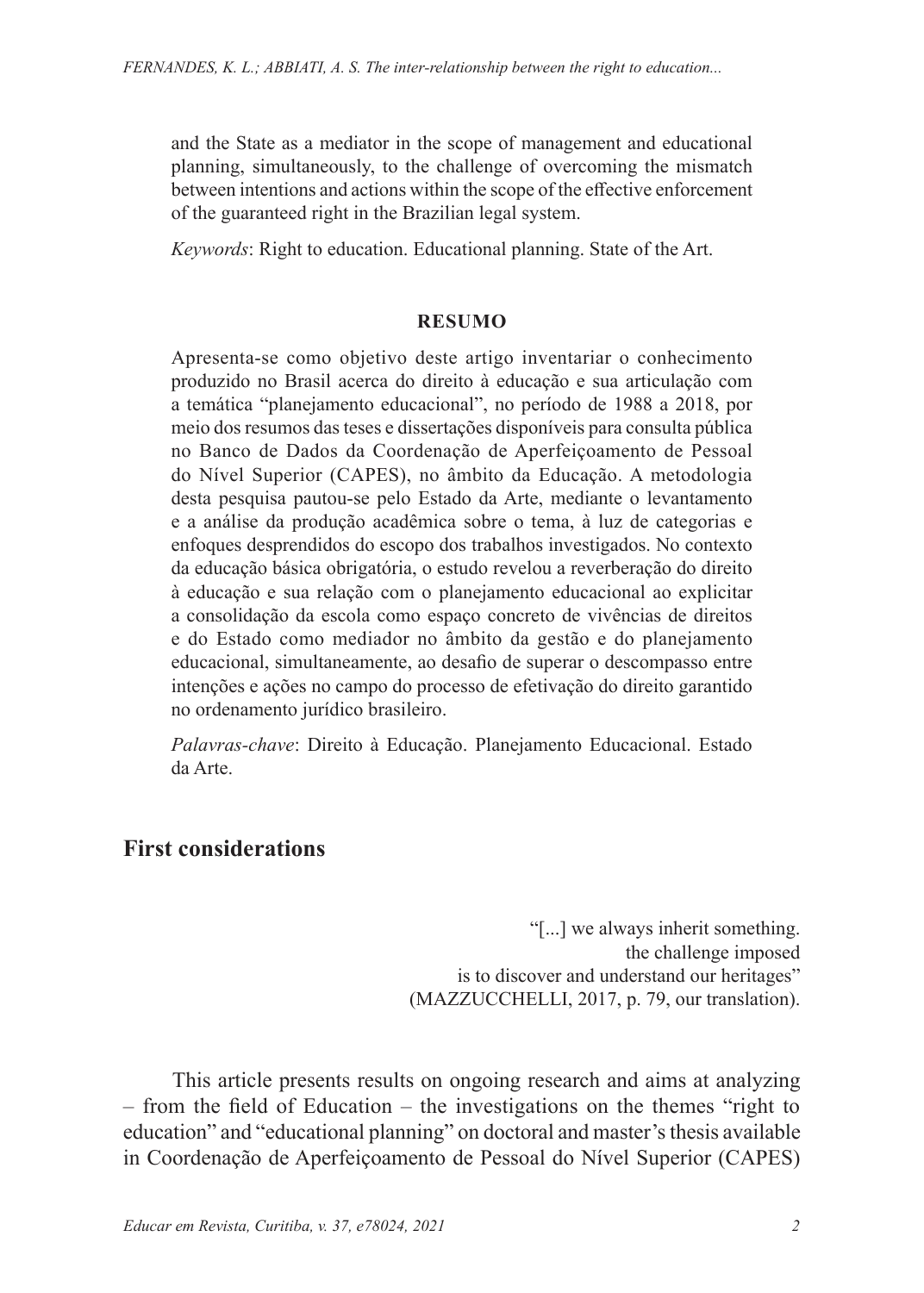[Coordination for the Improvement of Higher Education Personnel] database, published from 1988 to 2018.

The assumption that guided the analysis of this material was bases on the discussion on the importance on educational planning for the materialization of the right to education, a prerogative provided by the Constitution of the Federative Republic of Brazil (1988), as a fundamental right of social nature.

We highlight, according to Saviani (2013, p. 745, our translation), that Education, "[...] in addition to being a type of right, the social right is a necessary, although not sufficient, condition for the exercise of all rights, whether civil, political, social, economic, or of any other nature.

It should also be noted, according to Bobbio (2004), that the guarantee and protection of social rights require state action. In the author's words, "social rights require, for their practical realization, that is, for the transition from a purely verbal declaration to effective protection, [...] the expansion of the powers of the State" (BOBBIO, 2004, p. 67, our translation).

In the Democratic State of Law, in which the Federative Republic of Brazil is based, state action is materialized through the implementation of public policies. In the area of education, it is the educational policies that must ensure the fulfillment and maintenance of the rights of children, young people, and adults, as provided for in the Constitution.

In this perspective, the systematic planning of actions that seek to ensure not only the protection of the right in question but also the minimization of social inequalities present and rooted in our society is an essential condition for educational policies to achieve their goals and the permanent actions that guarantee educational quality. This implies, among other issues, the democratization of education and teaching, the transparency and adequacy of the public budget, and the implementation of the democratic societal project aimed at training the citizens.

When dealing with social rights, it is important to emphasize the struggle for the universalization of public policies, which must serve each and every citizen, given their public character. In Duarte's words (2007, p. 694, our translation),

> [...] it is the elaboration and implementation of public policies - the object, par excellence, of social rights - that constitute the great guiding principle of state activity, which presupposes the reorganization of powers around the planning function, to coordinate its functions for the creation of public health, education, social security systems, etc.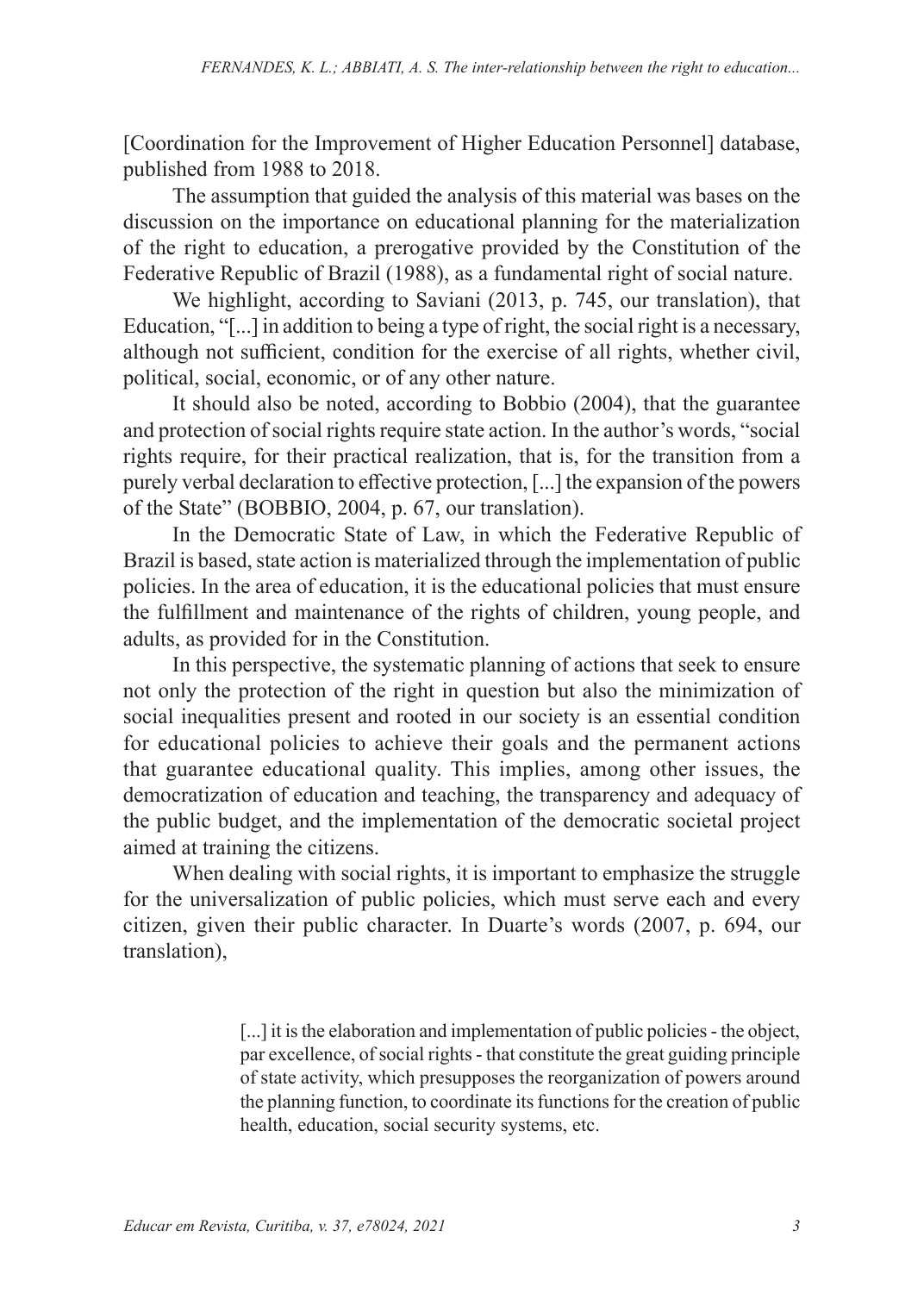Based on the above, we evidence the link between the planning of public policies and social rights. It is worth mentioning, quoting Azevedo (2014, p. 266, our translation), that "planning means selecting guidelines, strategies, techniques, and ways of acting so that governments can solve problems through intervention and regulation in/of social sectors", among these the educational, in which actions planned in different scopes and contexts are observed; in the elaboration of educational policies, through education plans; in school management, when preparing the unit's pedagogical political project; in the classroom, through the teaching and lesson plans.

In general terms, educational planning, as a work process, is not carried out without man's teleological capacity, in other words, without the projection of purposes and means for its realization. It is important, therefore, to make explicit, in the scope of investigations on the right to education, the influences, tensions, and possibilities expressed in the discussions on educational planning, and the possible interferences in the process of making this right effective. According to Mendes' (2000) analysis, educational planning expresses a dialectical relationship between thought and action and is linked to a form of State intervention.

It is important to highlight, according to Machado and Ganzeli (2018), the existence of inconstancy of the legal materiality of the right to education, in which contexts that favor or hinder its realization are observed, promoting the expansion or retreat in its realization. In some periods it is also noticeable the inscription of the right to education without the proper conditions for its realization.

On the whole, when Azevedo (2006) characterized the Brazilian educational environment from a historical approach, he explained three moments of educational policies that help us to understand the relationship between the right to education and educational planning. In the first, he stated that the universalization of school coverage occurred in a timely manner, through arrangements that compromised access to this right of citizenship. In a second phase, there was a certain expansion of the offer by the State, but with the favoring of spaces of action for the private initiative, not constituting an educational project aimed at the vast majority of the population. In a third moment, it expressed the continuity of a regulation model based on authoritarian values and practices, which opposes the democratic proposals that have the right to education as an assumption. This context is a constitutive part of the trajectory that allows us to understand the relationship between the right to education and educational planning.

In this line of thought, given the need to consider the importance of educational planning for the materialization of the right to education, as well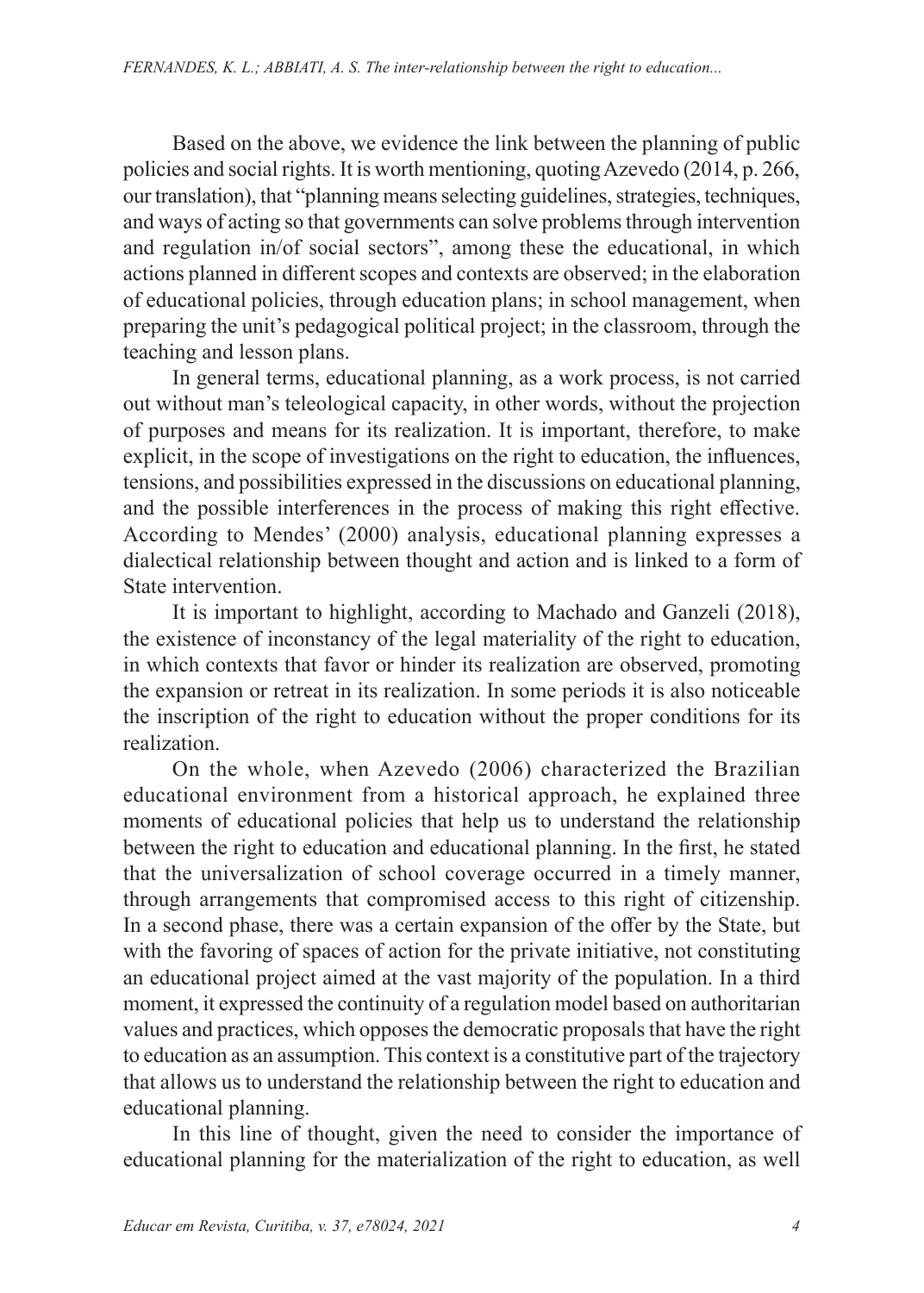as through the State of the Art methodology - recognized by the "inventory and descriptive character of academic and scientific production" (FERREIRA, 2002, p. 258) - this study analyzed the summaries of academic works, specifically theses and dissertations produced in the field of Education in the last three decades, from the promulgation of the Federal Constitution in effect in our country.

The article is composed of two sections, in addition to this introduction and conclusion guide. The first presents a survey of works related to the field of Education in the CAPES Theses and Dissertations Database, approaching the modalities of production, the geographic and administrative origin of the institutions, as well as the year of publication. In the second section, the content of the productions related to educational planning is examined more specifically, discussing the information contained in their abstracts, such as the objectives, methodology, and results achieved, in addition to the categories inferred from the set of productions and its interrelationship with the right to education. It is, therefore, the first exposure of data from ongoing research.

## **An overview of the collected works**

Taking as a landmark the 30 (thirty) years of the promulgation of the Federal Constitution, granted on October 5, 1988, data collection was carried out in the Database "Catalogue of Theses and Dissertations" of the Coordination for the Improvement of Higher Education Personnel (CAPES ), in May 2019, using the descriptor "right to education", in the period from 1988 to 2018, which resulted in a total of 1,473 (one thousand, four hundred and seventy-three) titles.

Seeking to "refine" the results, the combination of the descriptors "right to education" AND "educational planning" was used, which returned a total of 91 (ninety-one) productions, including academic master's, professional master's, and doctoral research.

Graph 1 represents the distribution of works by modality, namely, doctorate, academic masters, and professional masters between 1998 and 2018.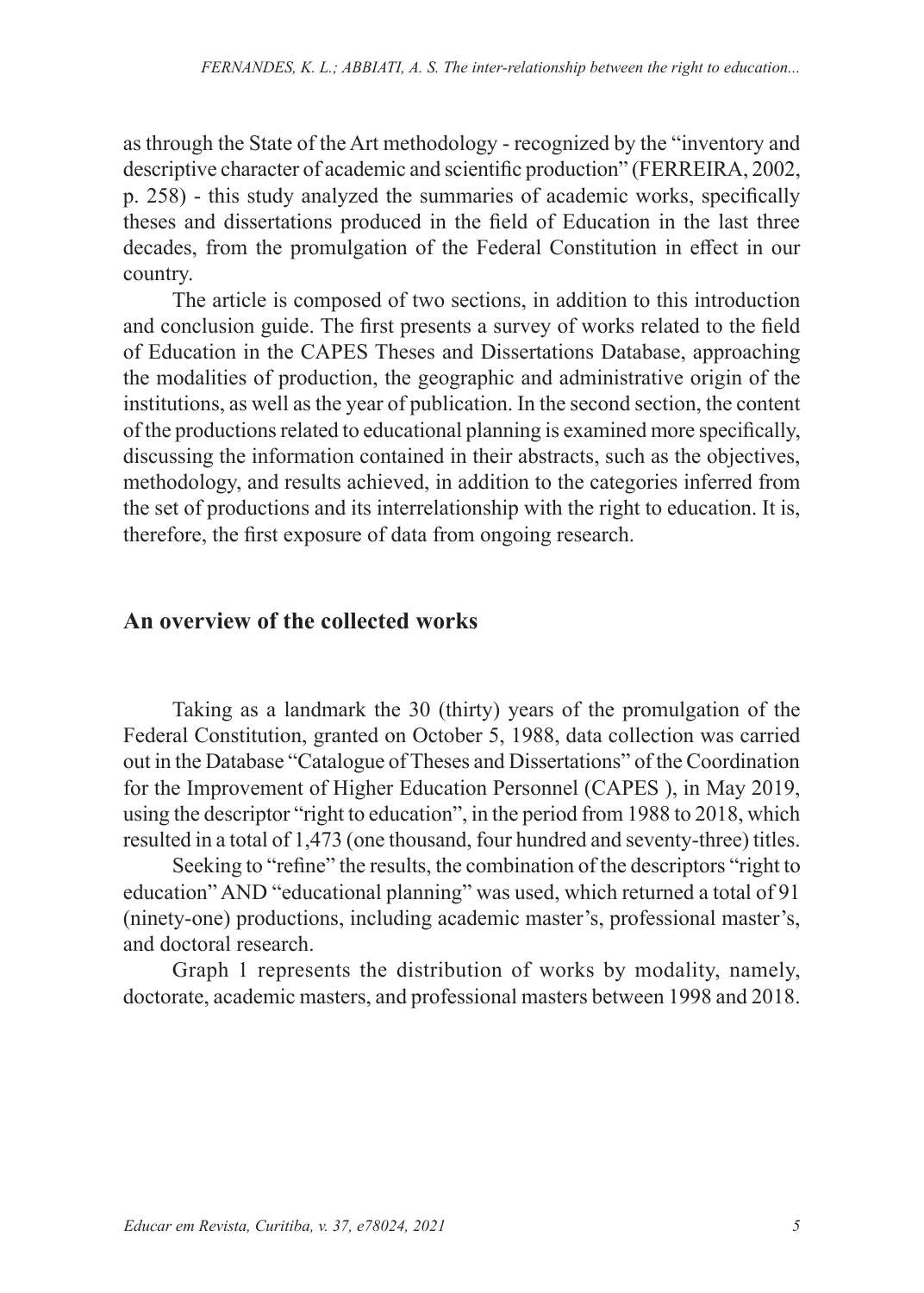#### GRAPH 1 – DISTRIBUTION OF WORKS BY CATEGORY – CAPES (1998 - 2018)



SOURCE: Data systematized by the authors (2019).

According to Graph 1, academic master's dissertations prevailed, with 51 (fifty-one) productions (56%), followed by theses, with 20 (twenty) works (22%), and professional master's dissertations, which also presented 20 (twenty) productions (22%). The predominance of productions at the professional and academic master's levels can be justified, among other possible reasons, by the organization of *Stricto Sensu* Graduate courses in the country, characterized by the majority offer of master's courses, according to data available on the Sucupira Platform Website (BRASIL, 2020a).

The academic and scientific production of theses and dissertations about that period, by year of production, is detailed in Table 1 below.:

| <b>Year</b>  |    | <b>Doctorate</b> |                | <b>Academic Master's</b> |               | <b>Professional Master's</b> |                | <b>Total</b> |
|--------------|----|------------------|----------------|--------------------------|---------------|------------------------------|----------------|--------------|
| 1996         |    |                  |                | 1.10%                    |               |                              |                | 1.10%        |
| 2003         |    | 1.10%            | 3              | 3.30%                    |               |                              | 4              | 4.40%        |
| 2007         |    |                  |                | 1.10%                    |               | 1.10%                        | $\overline{2}$ | 2.20%        |
| 2008         |    |                  | 2              | 2.20%                    |               |                              | $\overline{c}$ | 2.20%        |
| 2009         |    |                  | 5              | 5.49%                    |               |                              | 5              | 5.49%        |
| 2010         |    |                  | 3              | 3.30%                    |               |                              | 3              | 3.30%        |
| 2011         |    |                  | 2              | 2.20%                    |               | 1.10%                        | 4              | 4.40%        |
| 2012         | 5  | 5.49%            | $\mathfrak{D}$ | $2.20\%$                 |               |                              | 7              | 7.69%        |
| 2013         |    |                  |                | 7.69%                    |               |                              |                | 7.69%        |
| 2014         | 3  | 3.30%            | 4              | 4.40%                    | $\mathcal{L}$ | 2.20%                        | 9              | 9.89%        |
| 2015         |    |                  | $\mathfrak{D}$ | 2.20%                    |               |                              | $\mathfrak{D}$ | 2.20%        |
| 2016         |    | 1.10%            | 8              | 8.79%                    | 6             | 6.59%                        | 15             | 16.48%       |
| 2017         | 6  | 6.59%            | 4              | 4.40%                    | 3             | 3.30%                        | 13             | 14.29%       |
| 2018         | 3  | 3.30%            | 7              | 7.69%                    |               | 7.69%                        | 17             | 18.68%       |
| <b>TOTAL</b> | 20 | 21.98%           | 51             | 56.04%                   | 20            | 21.98%                       | 91             | 100%         |

TABLE 1 – DISTRIBUTION OF WORKS BY YEAR OF PRODUCTION – CAPES (1988 - 2018)

SOURCE: Data systematized by the authors (2019).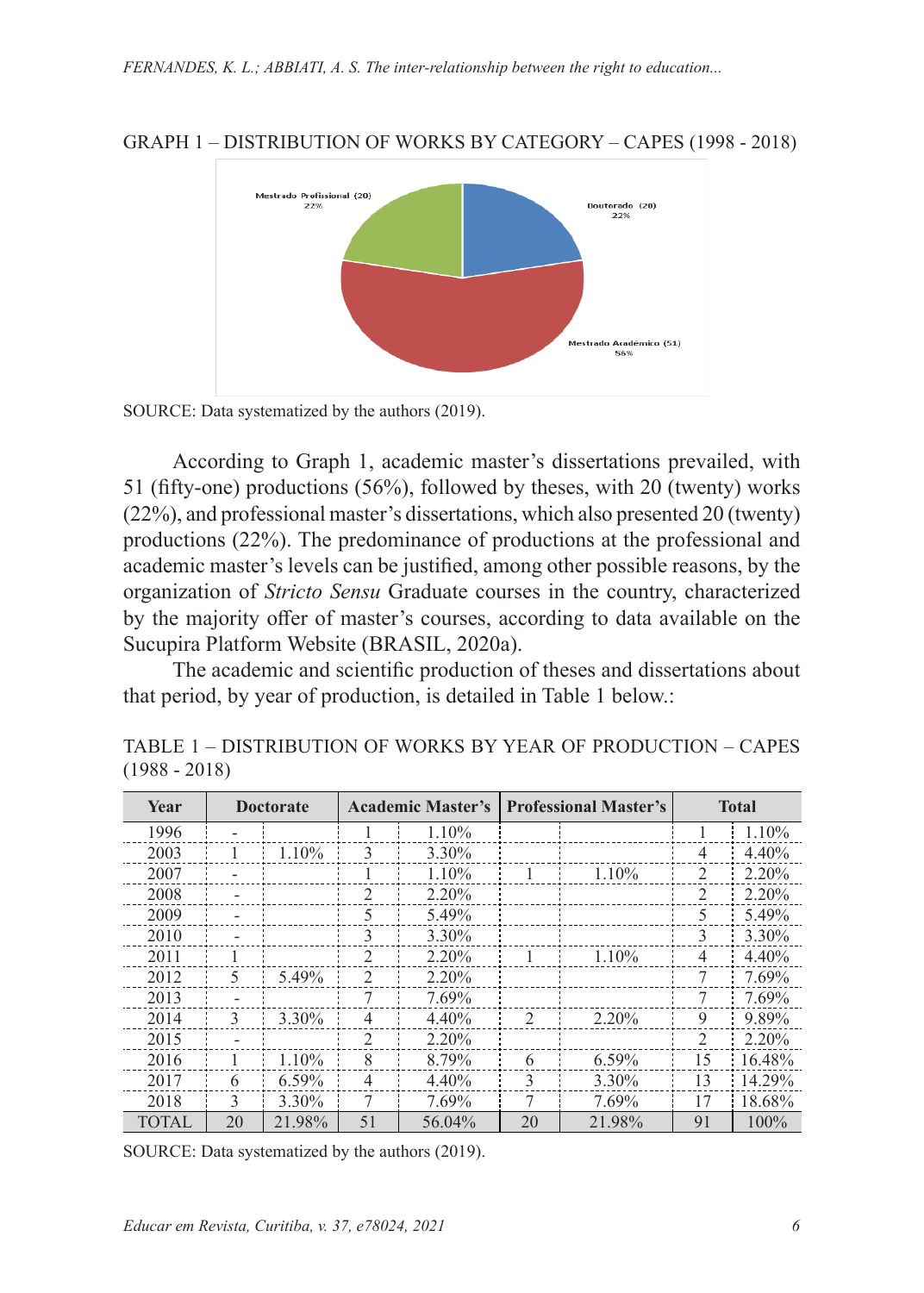Although the delimitation of this research is based on the year 1988, the data collected indicated that the studies that encompassed the "right to education" and "educational planning" had the year 1996 as a time frame for investigation, as shown in Table 1.

Concerning the year of publication, the data showed a variety of productions, with emphasis on the year 2018, the most productive, with 18.68% of references (17 works) and the year 1996, with the lowest number of productions in the period, which corresponded to 1.10%, that is, only 1 published work.

There was an increase in production in 2016, 2017, and 2018, in which 15 (fifteen), 13 (thirteen), and 17 (seventeen) works were published, respectively. Although small, this variety can be attributed, among other possible reasons, to the discussions that preceded the approval of the National Education Plan (2014-2024), through Law No. 13.005/2014 (BRASIL, 2014), a legal instrument for educational planning in Brazil.

As for administrative dependence, the distribution of work was expressed in Graph 2 below:





SOURCE: Data systematized by the authors (2019).

As shown in Graph 2, 81% of the productions published in the period, that is, 74 (seventy-four) works, were produced within the scope of public Higher Education Institutions (HEIs) and 19% in private organizations, a situation which, in general, reinforces the prevalence of public HEIs in the production of knowledge. More specifically, it can also be observed through the thematic approach that relates the "right to education" and "educational planning". It is also important to note that federal institutions stood out about other public institutions, with 46 (forty-six) productions, followed by state institutions with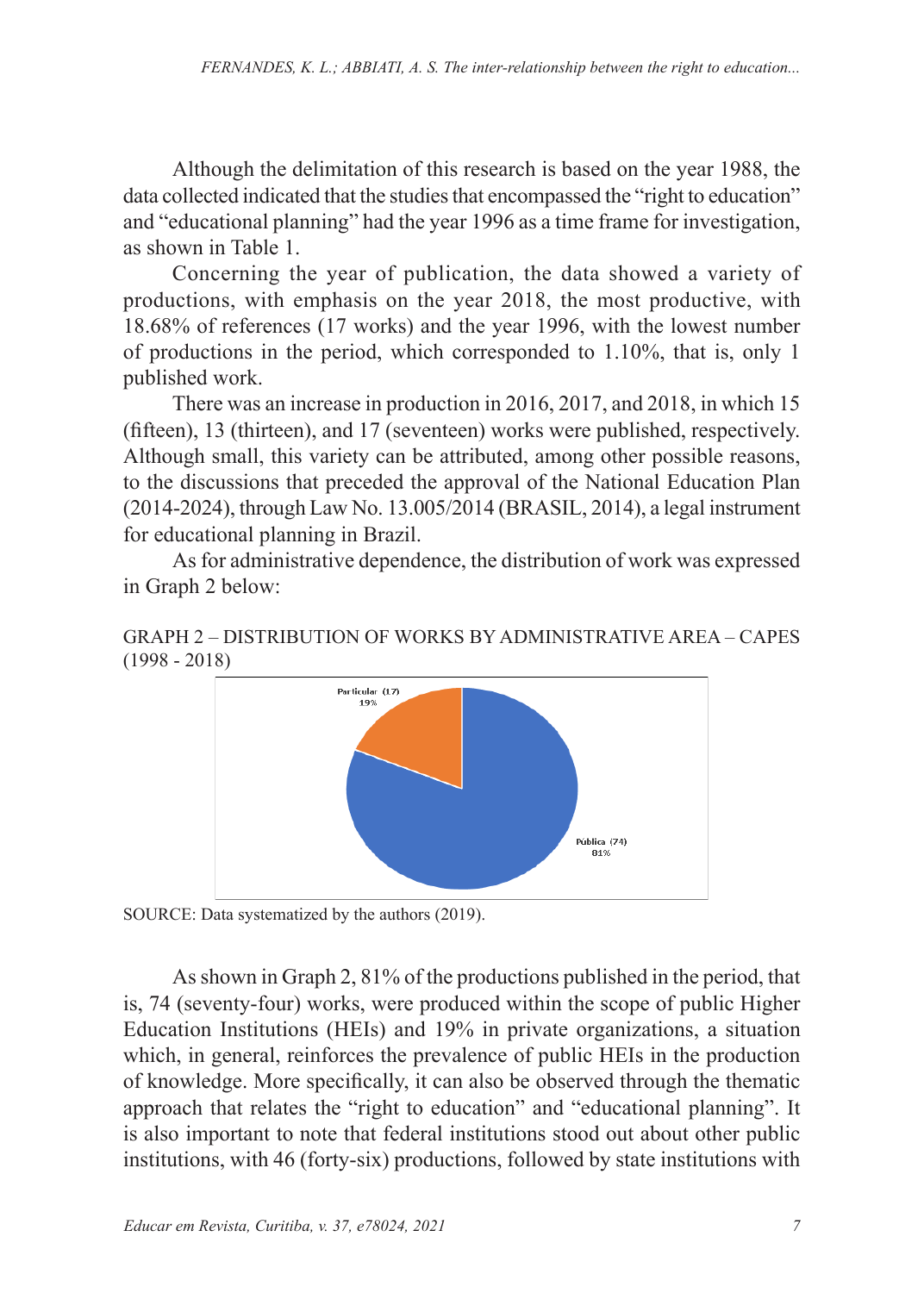26 (twenty-six) studies produced and, with only 1 (one) published work each, one municipal and one community institution.

The production of theses and dissertations by administrative region is represented in Graph 3.

### GRAPH 3 – GEOGRAPHICAL DISTRIBUTION OF WORKS BY ADMINISTRATIVE REGION – CAPES



SOURCE: Data systematized by the authors (2019).

The production of works that involved the correlation between the themes "right to education" and "educational planning", according to the illustration in Graph 3 was concentrated in the Southeast region, with 37 (thirty-seven) surveys (41%), followed by the Northeast region, with 23 (twenty-three) productions (25%); the Southern region with 18 (eighteen) studies (20%); the Midwest with a total of 9 (nine) investigations (10%); and North with a set of 4 (four) researches, which represented 4% of the total analyzed works.

The recurring aspect in the concentration of works in certain regions, with the prevalence of the Southeast region, expresses the unequal character of the relationships established as a result of the mediations between socioeconomic, political, and cultural aspects and which concern a greater concentration of institutions and Graduate Programs and Courses. According to data from the CAPES (BRASIL, 2020b) website, in 2020 the Southeast region concentrated 71 (seventy-one) Graduate Programs in Education, which represented 37% of the total. Likewise, of the 288 (two hundred and eighty-eight) courses, 112 (one hundred and twelve) were offered by institutions located in this region of the country, that is, 38% of the total, notable percentages, given the regional division of Brazil.

It is possible to consider that the contrast found in scientific productions is not dissociated from the history of our country, in which the "[...] access to education was marked by strong inequalities: sometimes due to lack of access to the school system, sometimes due to exclusion within the system itself, or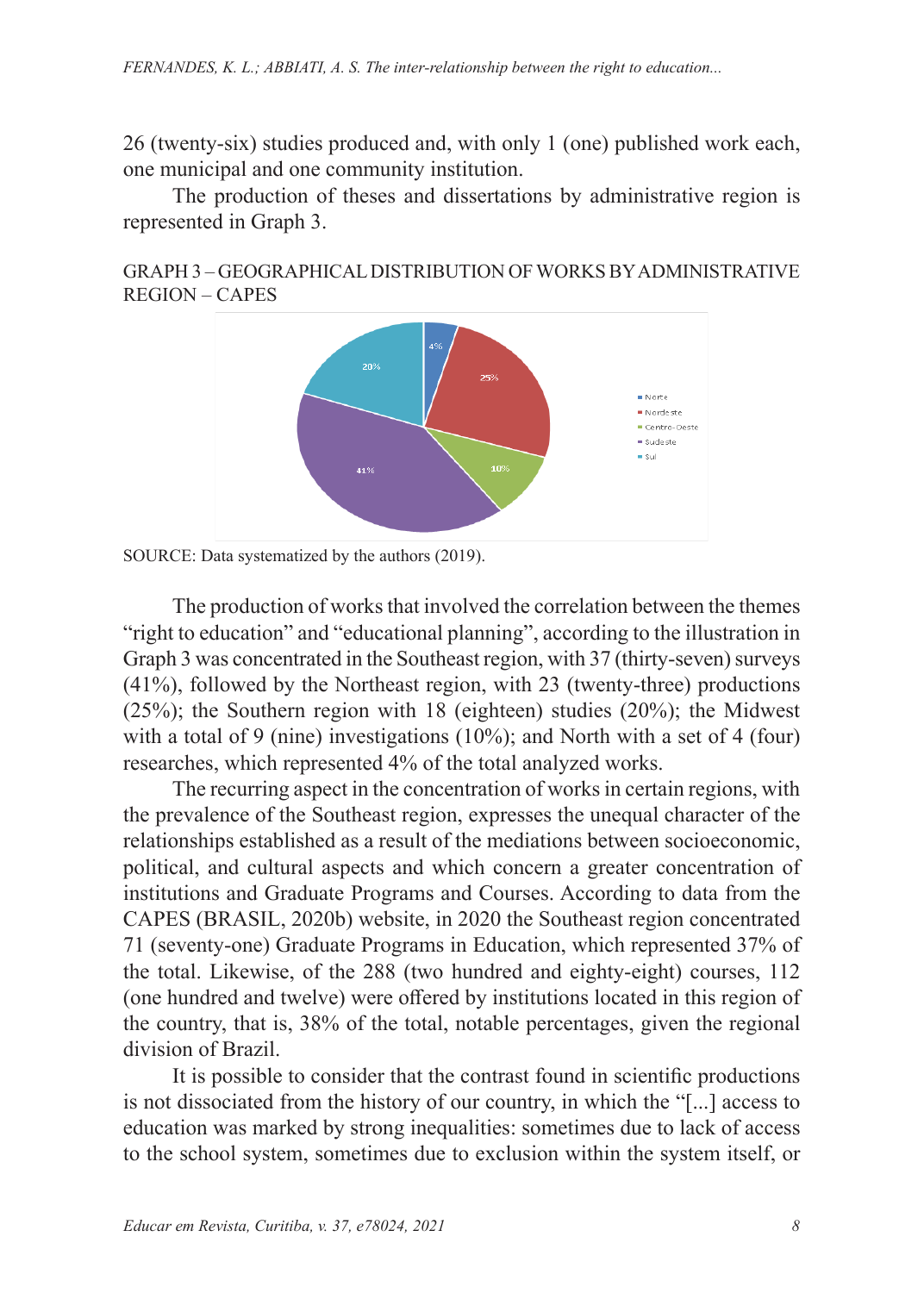even due to access to different standards of educational quality" (SAMPAIO; OLIVEIRA, 2015, p. 512).

## **The analyzed works**

For the analysis and delimitation of the study, from the set of 91 (ninetyone) investigations, we had to disregard 12 (twelve) works that did not focus on the level of education related to compulsory Basic Education, which comprises pre-school - the second stage of early childhood education -, elementary school and high school, namely, from 4 (four) to 17 (seventeen) years, as provided for in the Constitutional Amendment no. 59/2009.

It should also be added that another 11 (eleven) works were not included in this study, as they were not available online, either on the CAPES Platform, on the page of the institutions to which they were linked, or on other means of remote sharing via the web.

Thus, in the survey of dissertations and theses produced from 1988 to 2018 in Higher Education Institutions (HEIs) across the country, the interrelation between the theme "educational planning" and "right to education", within the scope of compulsory basic education, presented a list of 68 (sixty-eight) valid surveys selected for this analysis, which represented 74.70% of the investigations collected in the second stage of the survey.

After reading the titles and abstracts of the works, it was possible to organize them into three distinct categories: (1) Educational Planning and Policy; (2) Planning and Management of Education Systems; and (3) School Planning and Management. Even though the categorization considered the manifest and explicit content provided by the authors, the criteria used in the classification sought to verify the scope of the research, whether at the policy level in a broad sense, at the level of systems management, or even at the level of school management.

From the collected abstracts, we sought to identify the themes to which such investigations referred, which correspond to,

> [...] those aspects that appear explicitly and are present in one or more of the researched works symbolize concerns that surrounded the definition of research objectives, the carrying out of their analyzes, and the conclusions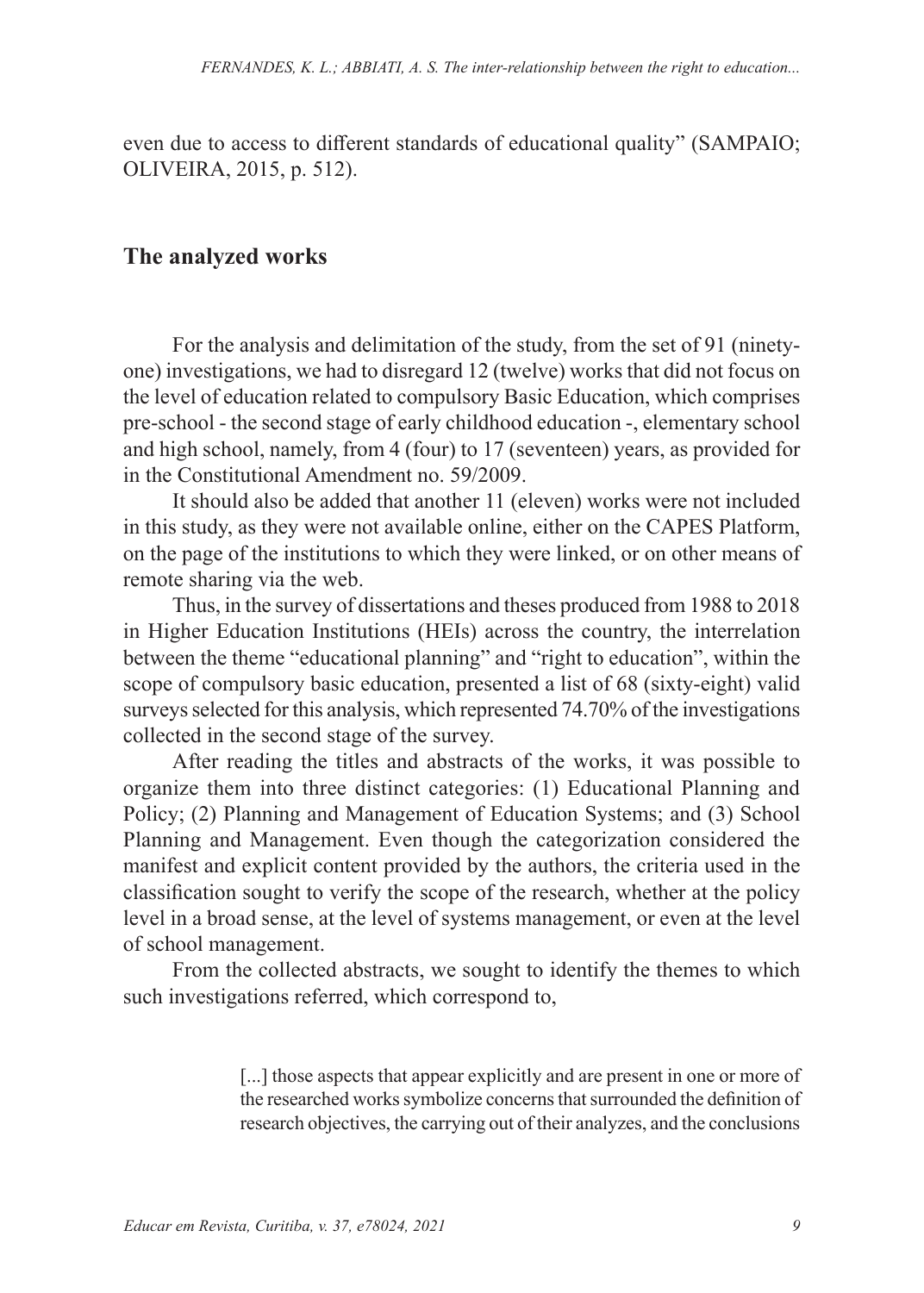about the approaches that have been given to the subject (OLIVEIRA; TEIXEIRA, 2001, p. 78, our translation).

In the thematization process, a reference framework was elaborated highlighting the title, objective, and abstract of each work. In this process, ten grouped themes were identified, as specified in Table 1 below, which also shows the amount of work related to each theme.

| <b>Themes</b>                                        | <b>Amount</b>  | $\frac{0}{0}$ |
|------------------------------------------------------|----------------|---------------|
| <b>Public Education Policies</b>                     | 26             | 38.24         |
| Special Education                                    | 11             | 16.18         |
| <b>Education</b> in Prision                          | 6              | 8.82          |
| Childhood Education                                  | 6              | 8.82          |
| Youth and Adult Education                            | 5              | 7.36          |
| <b>Education Management and Planning</b>             | 4              | 5.88          |
| <b>Education Finance</b>                             | 3              | 4.41          |
| Rural Education                                      | 3              | 4.41          |
| Hospital Education                                   | $\overline{2}$ | 2.94          |
| Educational inequality and socioeconomic development | $\overline{c}$ | 2.94          |
| <b>Total</b>                                         | 68             | 100           |

#### FRAME 1 – FREQUENCY OF THE THEMES – CAPES

SOURCE: BRASIL. MEC/CAPES. Data systematized by the authors (2019).

After sorting the themes, the works were identified with the three categories of analysis mentioned above. This distribution can be seen in Table 2.

#### FRAME 2 – DISTRIBUTION OF THEMES BY CATEGORIES OF ANALYSES – CAPES

| <b>Categories</b>                            | Amount | $\frac{0}{0}$ |
|----------------------------------------------|--------|---------------|
| Planning and Management of Education Systems | 42     | 61.76         |
| <b>Educational Planning and Policy</b>       |        | 19.12         |
| School Planning and Management               |        | 19.12         |
| <b>Total</b>                                 |        | 100           |

SOURCE: BRASIL. MEC/CAPES. Data systematized by the authors (2019).

The criteria for identifying the themes in their respective category considered the nature and generality of the works. Those who referred broadly to educational policy and legislation were included in the category "Educational Planning and Policy"; those aimed at metropolitan regions or focusing on certain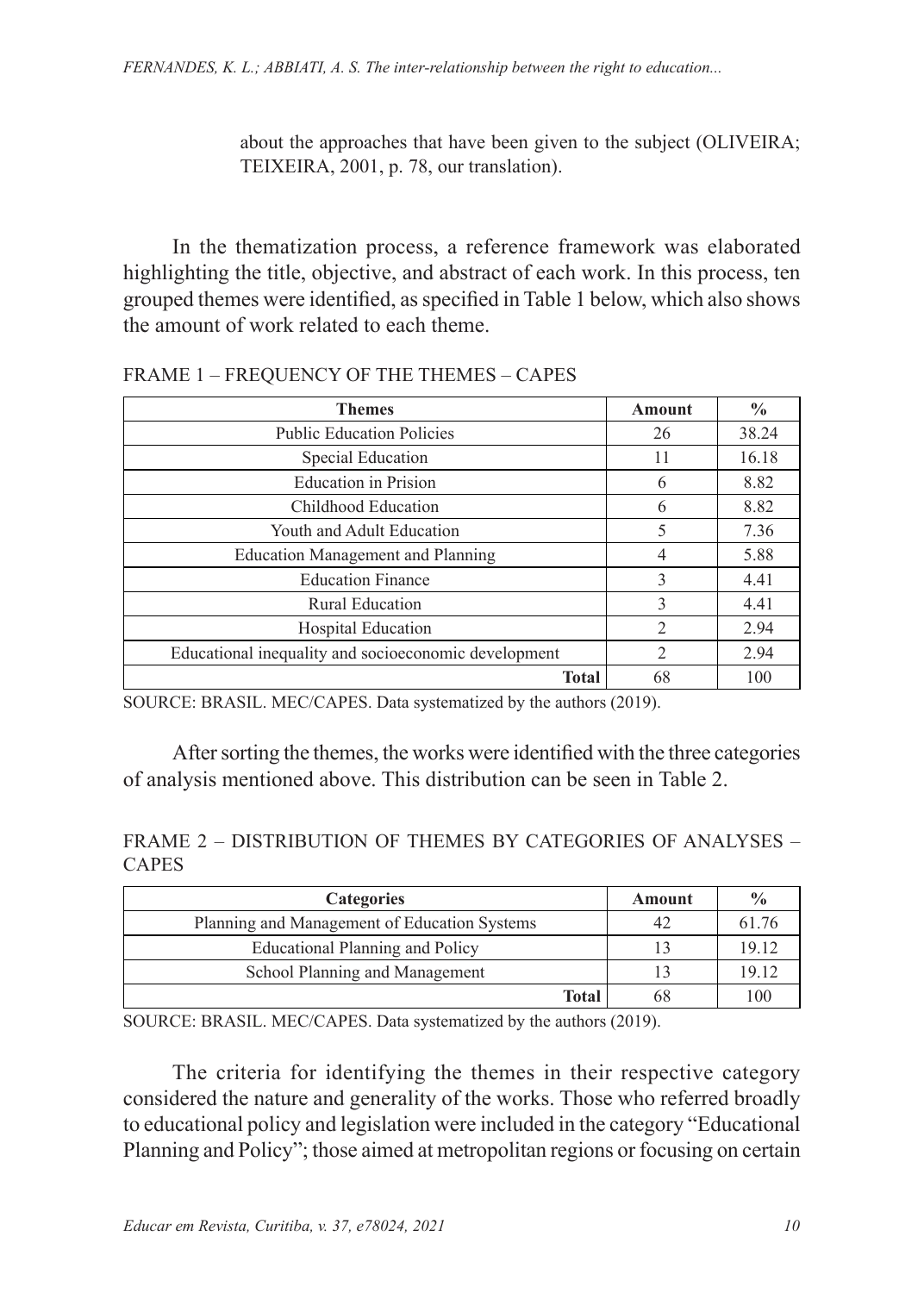municipalities, their networks, and school systems were gathered in the category "Planning and Management of Education Systems"; and, finally, those who dealt with a specific institution, made up the third category, entitled "School Planning and Management".

The investigations grouped in the category "Educational Planning and Policy" concern 7 (seven) of the ten themes presented above, namely: Public Education Policies (5); Special Education (2); Education Financing (2); Educational inequality and socioeconomic development (1); Childhood Education (1); Education in Prison (1); Education Planning (1).

In particular, the works linked to the categories presented different emphasis involving the quality of education, digital educational objects, individualized educational planning, the normative and financial level of public policies in the field of early childhood education, education plans and socio-educational plans, the adoption of a cost forecasting tool, the expansion of compulsory education, the role of the Public Ministry/Judiciary Branch, the continuing education of teachers in the early years of elementary school, and the working hours and teacher valuation policies.

The 10 (ten) themes raised in this study were located in the category "Planning and Management of Teaching Systems", with the highest occurrence: Public Education Policies, with 20 (twenty) works; Early childhood education and special education, with 4 (four) investigations each; Rural, Youth and Adult Education and Educational Management and Planning, with 3 (three) studies; and Education in prison, with 2 (two) works. The themes related to Educational Financing, Hospital Education and educational inequality and socioeconomic development had 1 case each.

In general terms, the works placed some emphasis on planning at the municipal level, covering reflections on early childhood education, the universalization of preschool and full-time public schools, as well as discussions on municipal and state education planning, which is materialized through the analysis of the Education Plans, which were also recurrent, in addition to a work related to the Political Pedagogical Project of a certain Municipal Department of Education.

According to the study by Ganzeli *et al.* (2015), the management of municipal education systems/networks lacks human and/or financial resources for the public administration, a fact that has a major impact on educational planning and the implementation of policies in this area. Thus, discussions related to the municipalization of education and the development of management models for resource optimization and decision-making were also present in the analyzed works.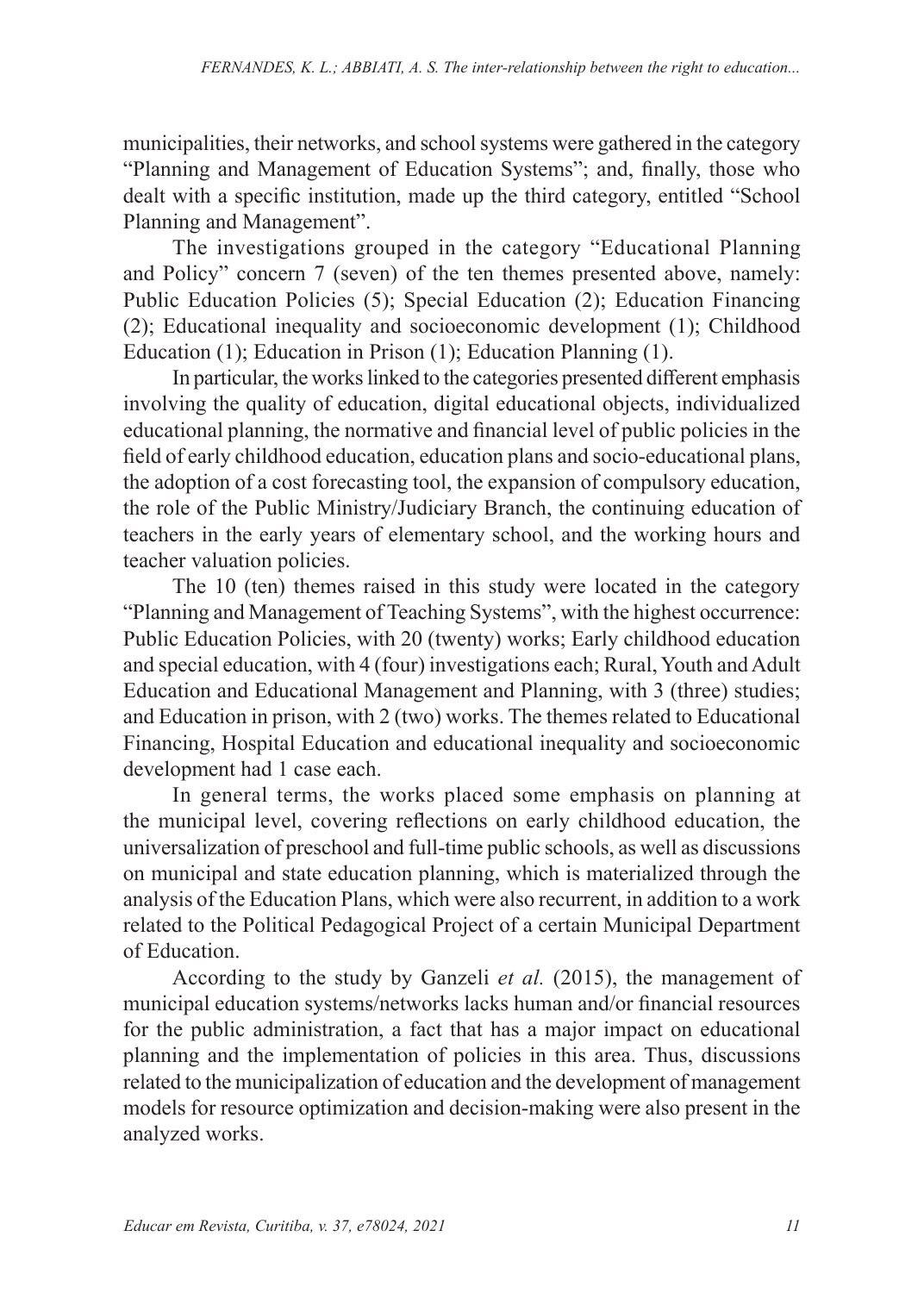Studies on the influence of legislation and the press on the elaboration of educational policies were identified, as well as those covering the importance of cash transfer programs and the work of social assistance professionals in the management and execution of public education policy. It should be noted that, sometimes, the guarantee of the right to education presumes the guarantee of other rights, and, in this sense, researches focusing on these dimensions are important.

Productions related to the offer of regular secondary education, the elaboration of curricular guidelines in Youth and Adult Education, literacy and numeracy policies were also identified, as well as works that demonstrated concern with the evaluation of public education policies, with the academic performance of students, with the quality of teaching and with continued progression, recurrent aspects within educational institutions.

Research related to the characterization of Public Education Policies for adolescent transgressors, policies for the distribution of educational opportunities, in addition to those related to inclusion and the promotion of racial equality, expressed the researchers' concern regarding the issues of guaranteeing the right to education for those who, for some reason, do not have access to this right.

In addition, there was also concern with the construction of the State Council of Education and with the performance of the Justice System/Judiciary Branch in specific institutions such as the Court of Auditors, the Public Ministry, and the Guardianship Council, regarding the action of the political parties in the Legislative Assembly and the relations between the Rural Education Movement and the government.

It is considered that the large amount of work observed in the category "Planning and management of education systems" can be explained by the political function of the municipalization process, which, according to Oliveira and Teixeira (2001), was developed in different Brazilian regions, through different degrees of extent. In this regard, it is important to emphasize that,

> [...] on the one hand, municipalization enables an apparent autonomy for the municipality and transfers the educational activity of the State within the scope of the Union to this sphere. On the other hand, and in the same movement, it transfers State duties with the subjective social rights of citizens to civil society, having the school as one of the central institutions, whose organizational model and management method are materialized [...] by what it was called, in a centralized way, "municipalization" (SILVA JR., 2004, p. 59, our translation).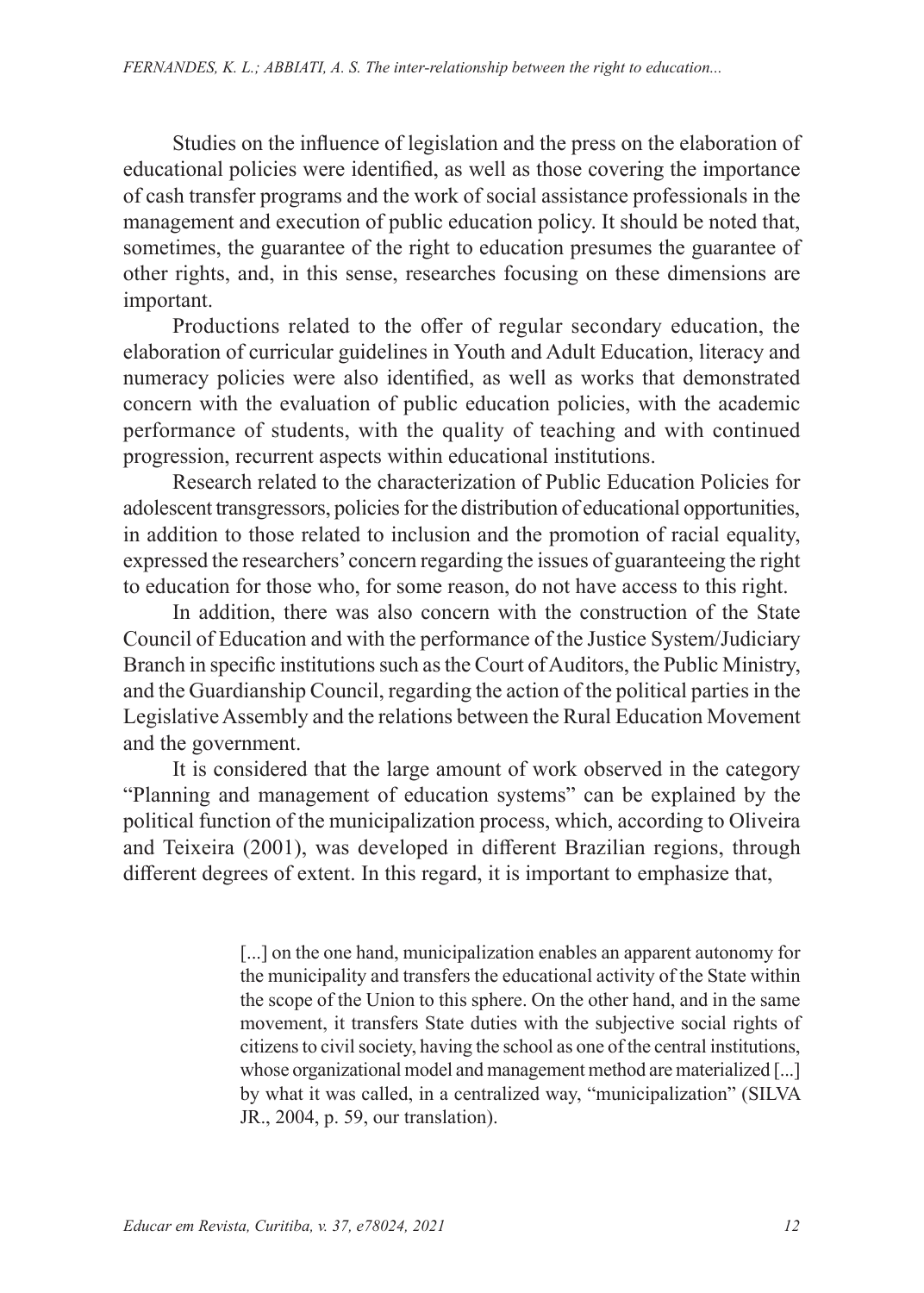The set of studies that integrated the category "School Planning and Management" were linked to 6 (six) themes, with greater emphasis on: Special Education, with 5 (five) productions; Prison education, bringing together 3 (three) studies; Youth and Adult Education, with 2 (two) references; and, with 1 (one) work each, there are the themes Hospital education, Early childhood education and Public Education Policies.

In general terms, the works in this category analyzed educational planning processes related to the pedagogical practice of teachers and managers of educational units, the adequacy of the school curriculum to the needs of students, and the guarantee of the right to education of those who were, for different reasons, excluded of this process at appropriate age/spaces, such as adolescents who comply with socio-educational measures and adults deprived of liberty.

In the analysis of the 68 (sixty-eight) selected works, the elements that must be included in the abstract of academic work according to the specific standardization of the Brazilian Association of Technical Standards (ABNT) were identified, namely: the objective, the method, results, and conclusions of the study (ABNT NBR 6028, 2003).

It was observed that 11 (eleven) of the analyzed works, that is, 16.17%, did not make reference or did not clearly explain, in their abstracts, the objective of the research, an absence that hampered the detailed analysis of these studies and their relationship with educational planning from the perspective of guaranteeing the right to education.

In the analysis of the objectives of 57 (fifty-seven) works, which corresponded to 84% of the productions analyzed, there was a prevalence of research whose objective was related to the examination of public education policies, whether at the federal, state, or municipal. Of these, 26 (twenty-six) works specified, in their abstracts, the emphasis on public policies. Considering that the guarantee of the right to education implies the action of the State, which is materialized through the planning and implementation of educational policies, we can infer that the relatively significant number of works on this subject can drive other actions by the Public Power to implement the respective right.

Studies that directly referred to the analysis of the relationship between the right to education and other social rights were analyzed in 7 (seven) productions (10.30 %), which evidenced the understanding pointed out by Saviani (2013) that the right to education is constituted on a necessary premise, although not sufficient, for the exercise of other social rights.

The analysis of education plans (national, state, and/or municipal) was highlighted as an objective in 5 (five) works (7.35%), revealing the small number of productions dedicated to the study of these documents in the country. This finding led us to understand that the lack of interest in analyzing these documents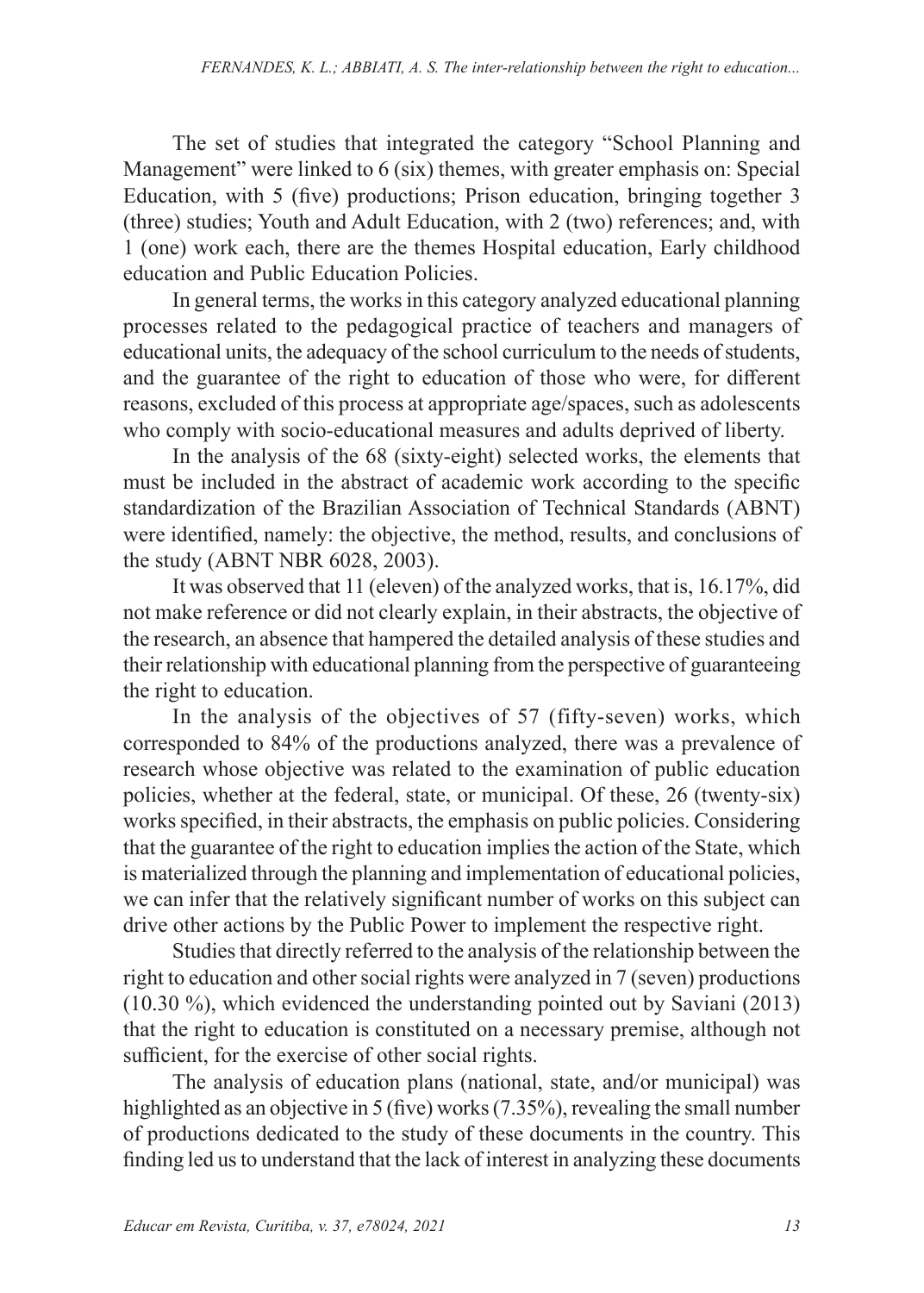can be justified, among other reasons, by the explanation that the content of the documents of subnational entities, for the most part, was characterized by reproduction, almost integral, of the text from the National Education Plan  $(2014-2024)$ , Law n.<sup>o</sup> 13005, of June 25, 2014, indicating the great influence of the Union in the planning of local policies, as pointed out by Abbiati (2019). This influence was analyzed by 2 (two) of the studies analyzed in this research, that is, 2.94%.

Studies with objectives related to the analysis of teaching practice were the object of 5 (five) productions (7.35%). In turn, the actions of the Public Power for the realization of the right to education were analyzed by 4 (four) studies (5.88%), a quantity also verified in the studies that aimed to point out ways and/ or solutions for the exercise of educational management through the creation and implementation of management methods and/or techniques.

The examination of the methodology and methodological procedures used in the analyzed works revealed, according to Table 1, that 32.34% of the productions did not specify, in their abstracts, the form of research carried out.

As for the nature of the sources for the approach and treatment of investigations, the studies were characterized in three ways: (1) in 14.70%, as "bibliographic", "documental" and "field"; (2) adding to these studies, 5.88% of researches called as documental type, documental analysis or documental research, and; (3) the amount of 2.94% identified solely as "field research". Works that focus on the nature of the sources totaled 23.52%. Explicitly, 13.25% indicate the case study, of which one of the occurrences turned out to be multicase. Of these investigations, 10.30% alluded to the epistemological foundations, as they are situated as "qualitative research"; in addition to these, 2.95% mention "quanti-qualitative research", representing a total of 13.25%. Of this universe, 4.41% explain action research. In addition to these categorizations, the comparative analysis and the exploratory study each represented 2.94%. Other research denominations described as interdisciplinary research, participatory research, empirical research, thematic analysis, and literature review, totaled 7.35%, respectively, as they corresponded to 1.47% each.

When analyzing the set of methodologies and methodological procedures, the distribution of works can be seen according to the type of research, as shown in Table 3: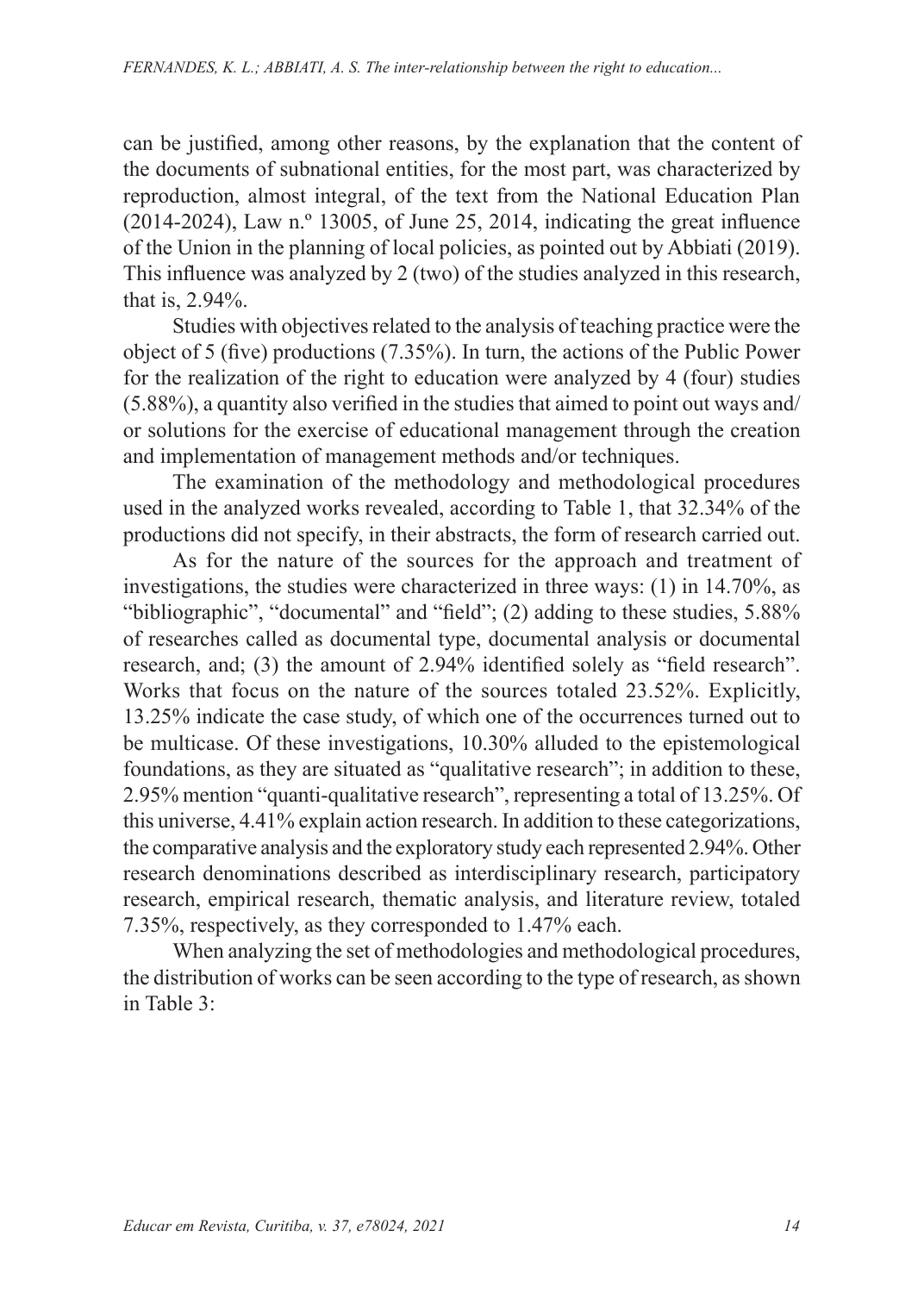| <b>Typw</b>                 | Amount | $\frac{0}{0}$ |
|-----------------------------|--------|---------------|
| Does not mention            | 22     | 32.34         |
| Nature of sources           | 16     | 23.52         |
| Epistemological foundations | 9      | 13.25         |
| Case study                  | q      | 13.25         |
| Other denominations         |        | 7.35          |
| Action research             | 3      | 4.41          |
| Compared analysis           |        | 2.94          |
| Exploratory study           |        | 2.94          |
| <b>Total</b>                |        | 100           |

FRAME 3 – DISTRIBUTION OF WORKS BY TYPE OF RESEARCH

SOURCE: BRASIL. MEC/CAPES. Data systematized by the authors (2019).

Concerning the approach, as represented in Table 4, it was found that 57.35% of the studies did not present it explicitly, 19.12% characterized it as qualitative, 5.89% as quantitative-qualitative, and 4.41% explained the theoretical perspective in which they are linked, namely: Foucauldian, Critical Historical Pedagogy and theoretical, the latter without a precise specification. As for the qualitative approaches to the policy cycle and criticism, they represented 2.94% of the investigations carried out. Other ways of expressing the approach are referred to respectively as public policy analysis, interdisciplinary nature, and exploratory character, with one occurrence each.

| Approach          | <b>Amount</b> | $\frac{0}{0}$ |
|-------------------|---------------|---------------|
| Does not mention  | 39            | 57.35         |
| Qualitative       | 13            | 19.12         |
| Quantitative      |               | 5.89          |
| Theoretical       | 3             | 4.41          |
| Other definitions | 3             | 4.41          |
| Quantitative      | $\mathcal{D}$ | 2.94          |
| Policy Cycle      | C             | 2.94          |
| Critical          |               | 2.94          |
| <b>Total</b>      |               | 100           |

FRAME 4 – DISTRIBUTION OF WORKS BY RESEARCH APPROACH

SOURCE: BRASIL. MEC/CAPES. Data systematized by the authors (2019).

In general terms, the approach refers to a set of methodologies, which may eventually add different methodological references (SEVERINO, 2016), an aspect that can be observed in the studies presented.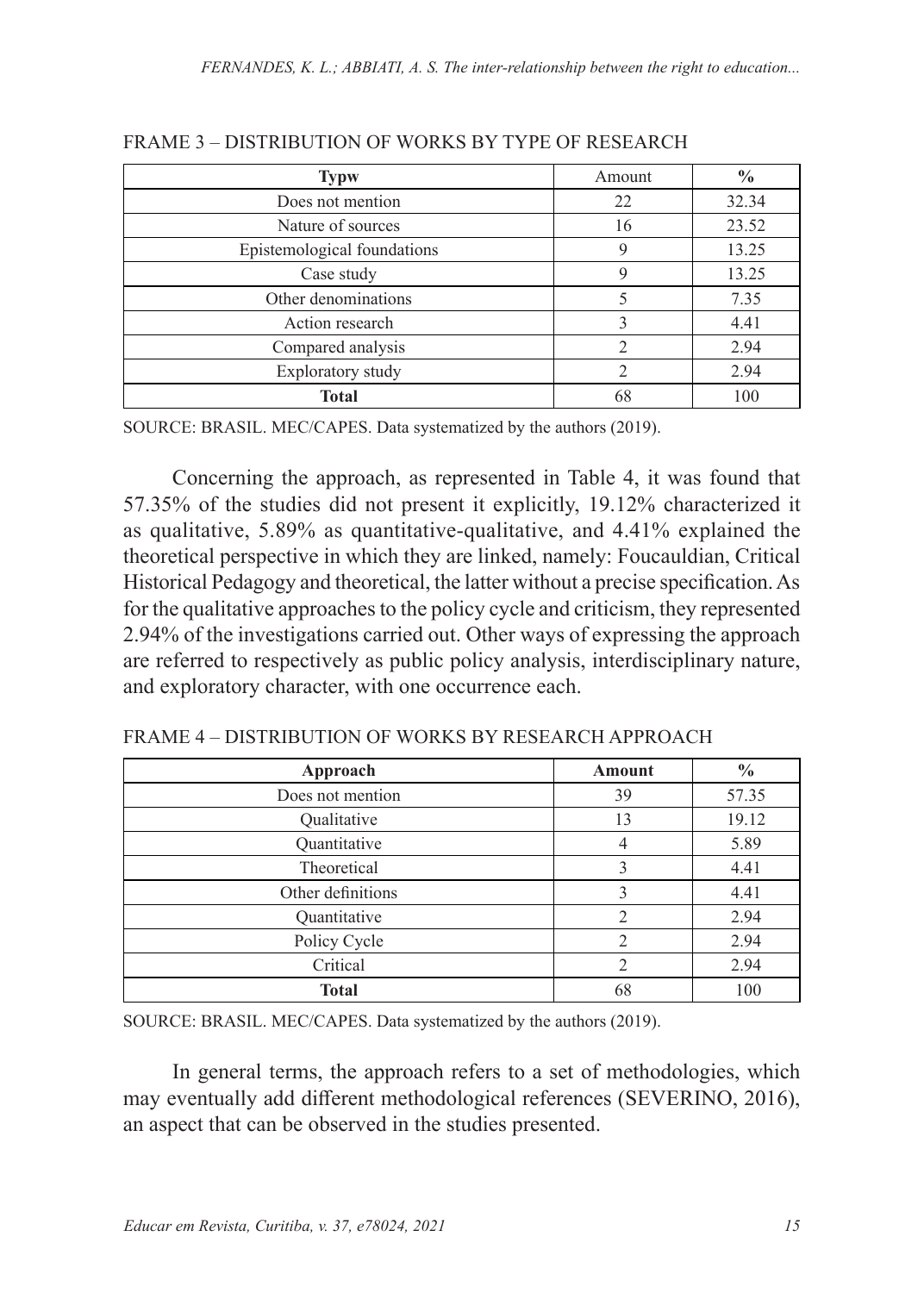It was possible to observe, among the works included in the thematic cut "right to education" and "educational planning", the tendency of not specifying the method that guided the investigation, since 94.12% of the studies did not present such information in the abstract and 5.88% explained the dialectical paradigm, under the following names: historical and dialectical materialism, dialectical historical materialism and dialectical-critical method.

It is worth noting that, generally, the methodological procedures related to the instruments/techniques/forms of treatment and analysis were arranged in an associated way, in which the interviews stood out in the set of works linked to document analysis/documentation and content analysis, in addition to other similar joints. But, specifically, prevailed in the frequency of investigation and interpretation mechanisms: the interview, 30.71%, the document/documentation analysis, 32.35%, the observation, 17.65%, the content analysis, 14.71%, and the questionnaire, 10.29 %; among others with less occurrence, namely: triangulation, 4.41%, the focus group, 2.94% and, reciprocally, representing 1.47% each, zetetic interpretation, speech analysis and the use of spreadsheets and software.

Regarding the results, it was found that 89.70%, which represents 61 (sixtyone) productions, referred to some type of conclusion in the abstracts. However, given the diversity of approaches and methodological procedures mentioned above, it was decided to highlight the works whose conclusions pointed to the non-guarantee of the right to education or to attend to it integrally or partially.

Broadly, the studies revealed that the expansion of compulsory education represented an advance for the Brazilian educational reality, but its achievement is linked to the need to build the National Education System (SNE) and the effective implementation of the collaboration regime between the entities federated, to enable the realization of quality education, aimed at meeting the constitutional principles and, consequently, for the Brazilian socio-economic development and the adoption of regulatory mechanisms, as a way to improve basic education and implement the law the education.

Concerning the necessary indicators for the realization of the right to education, the importance of legal provisions, the dimensioning of budget planning, the use of management systems for the improvement of educational planning in the public sphere was observed, as well as one of them revealed that judicialization is a mechanism that can contribute to the evaluation of educational policy.

Among the problems raised and that generate mismatches regarding the realization of the right to education, the works mentioned aspects that range from problems in the care in the context of early childhood education, as well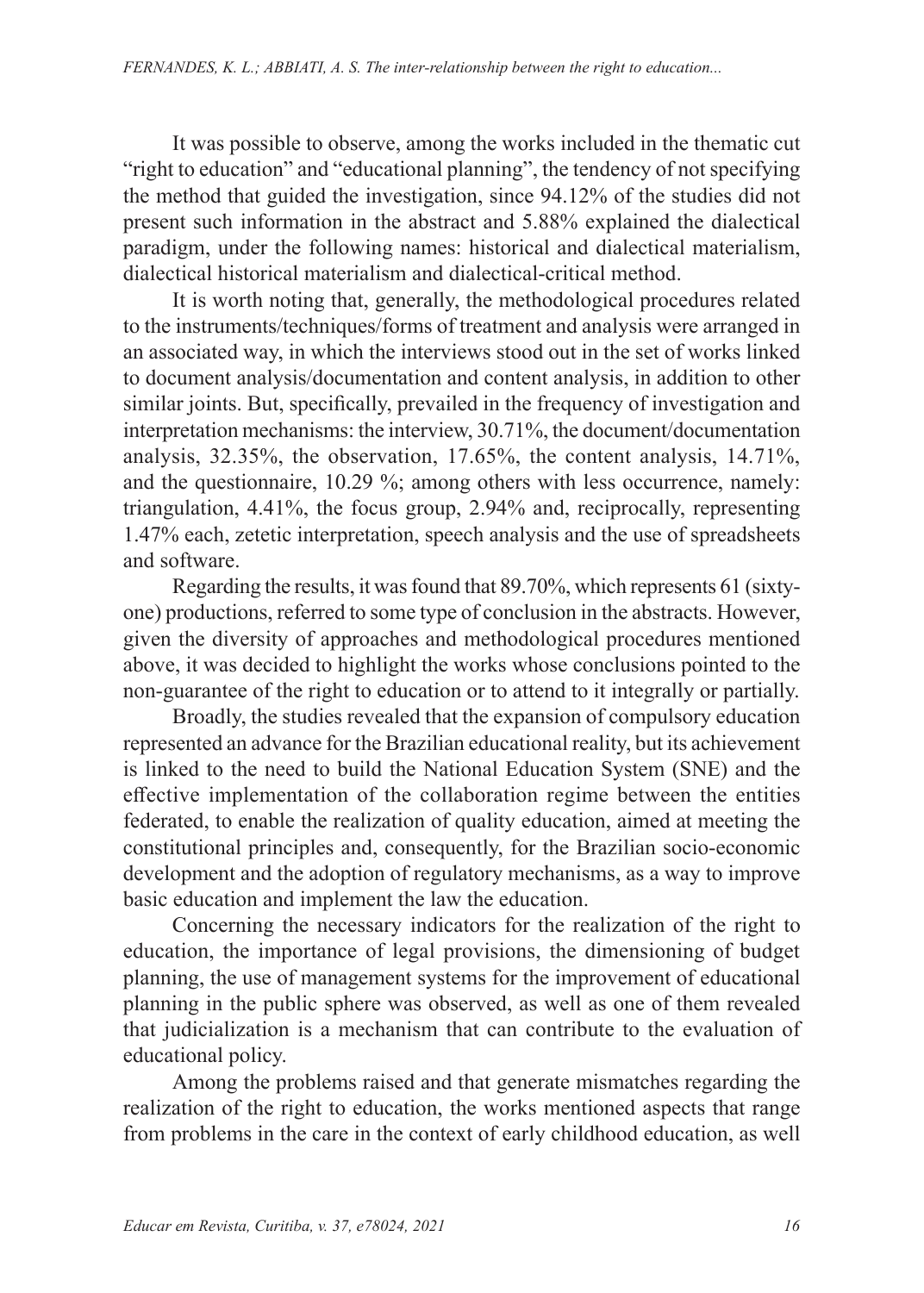as in hospital and prison classes, to the clarification of the need for changes in social structures.

The following were also highlighted as elements that hinder the fulfillment of the right to education and educational planning: the contradictions in the institutionalization process of policies to promote racial equality and difficulties in implementing an inclusive perspective in pedagogical practices in a society marked by racism and exclusion; the need to develop professional apprenticeships that consider planning as a form of improvement and intervention in the school curriculum; the lack of teachers to work in regions farther away from large urban centers; the urgent need for a greater contribution of resources to guarantee the provision of quality education; and the ineffectiveness of municipalization in solving educational problems.

## **By way of conclusion**

This study included the productions defended in Graduate Programs in Education across the country and that were directly related to educational planning and its interrelationship with the guarantee and maintenance of the right to education of children, youths, and adults in Brazil.

In broad terms, our heritage about the thematic cut of the right to education and educational planning, concerning the academic production of theses and dissertations available in the CAPES Database from 1988 to 2018 originated mostly in public institutions, specifically in master's programs.

Multiple aspects were considered and expressed the interrelationship between the right to education and educational planning. On the one hand, the school's consolidation was a concrete space for the experiences of rights and the State as a mediator in the context of educational management and planning, paying attention to the singularities of the sociopolitical, historical, economic, and cultural context. On the other hand, from the focus on the relationship between planning and the right to education, the contrast between intentions and actions regarding the realization of the rights guaranteed in the Brazilian legal system in the whole of basic education was also highlighted.

From the data presented in this work, it is noted that due to the character of initial training that is expressed in the dissertations produced by these programs, the abstracts leave open many aspects that need to be observed, concerning the exposition of objectives, methods, results, and conclusions of the researches carried out, but that there are also challenges to be faced in the presentation of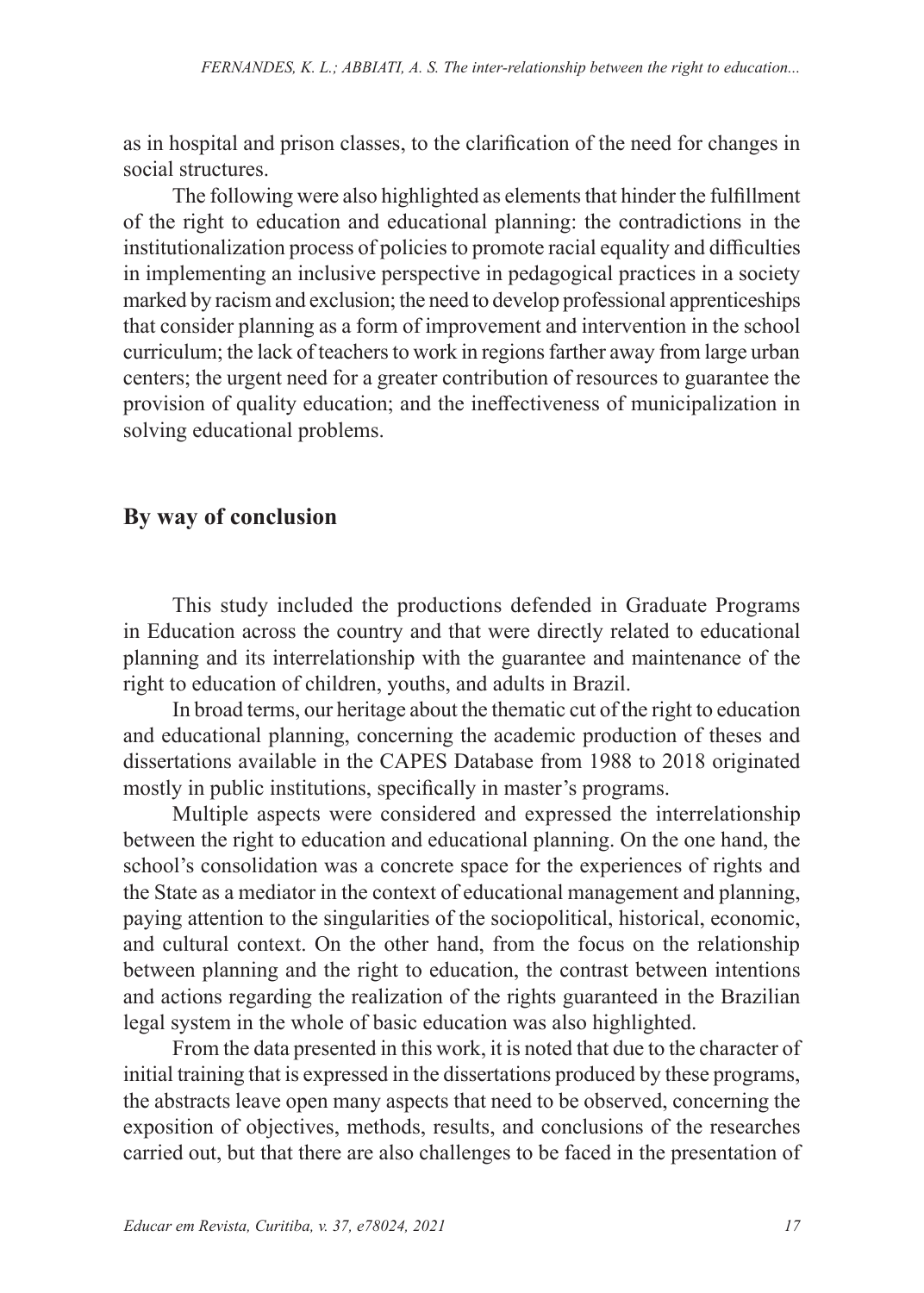theses from doctoral programs, mainly about the indication of the investigation method.

These investigations, as can be seen, took place in 1996 and were concentrated in the Southeast region, given the unequal nature of the relationships established in the context of the production of social and cultural life and the greater number of institutions and Graduate Programs in this administrative region.

The works analyzed were grouped into three categories according to the level of coverage of the research, namely: (1) Educational Planning and Policy; (2) Planning and Management of Education Systems; and (3) School Planning and Management. It should be noted that over the period analyzed, the research that integrated the category "Planning and Management of Teaching Systems" stood out to the others, which can be justified, among other reasons, by the processes of municipalization of education that they imputed to managers of subnational entities the need to plan actions for the realization and maintenance of the right to education in their localities.

The reverberation of the right to education and its relationship with educational planning was verified by the number of themes deduced from the analyzed researches and by the expressive relation of works related to the theme "Public Educational Policies", which leads us to infer that the action of The State for the guarantee of the right to education, in the period from 1988 to 2018, was an object of concern in the educational sphere, which can be seen through the set of scientific productions about this thematic section.

The survey of these works also allows us to assert the existence of multiple aspects that express the interrelationship between the right to education and educational planning. Therefore, in the context of the last three decades, the school has been consolidated as a concrete space for the experiences of rights and the State - as a mediator in the context of educational management and planning - and, at the same time, the challenge of overcoming the mismatch between intentions and actions about the realization of the rights guaranteed in the Brazilian legal system of 1988.

## **Acknowledgements**

We would like to thank the Fundação de Amparo à Pesquisa do Estado de São Paulo (FAPESP) for funding this investigation.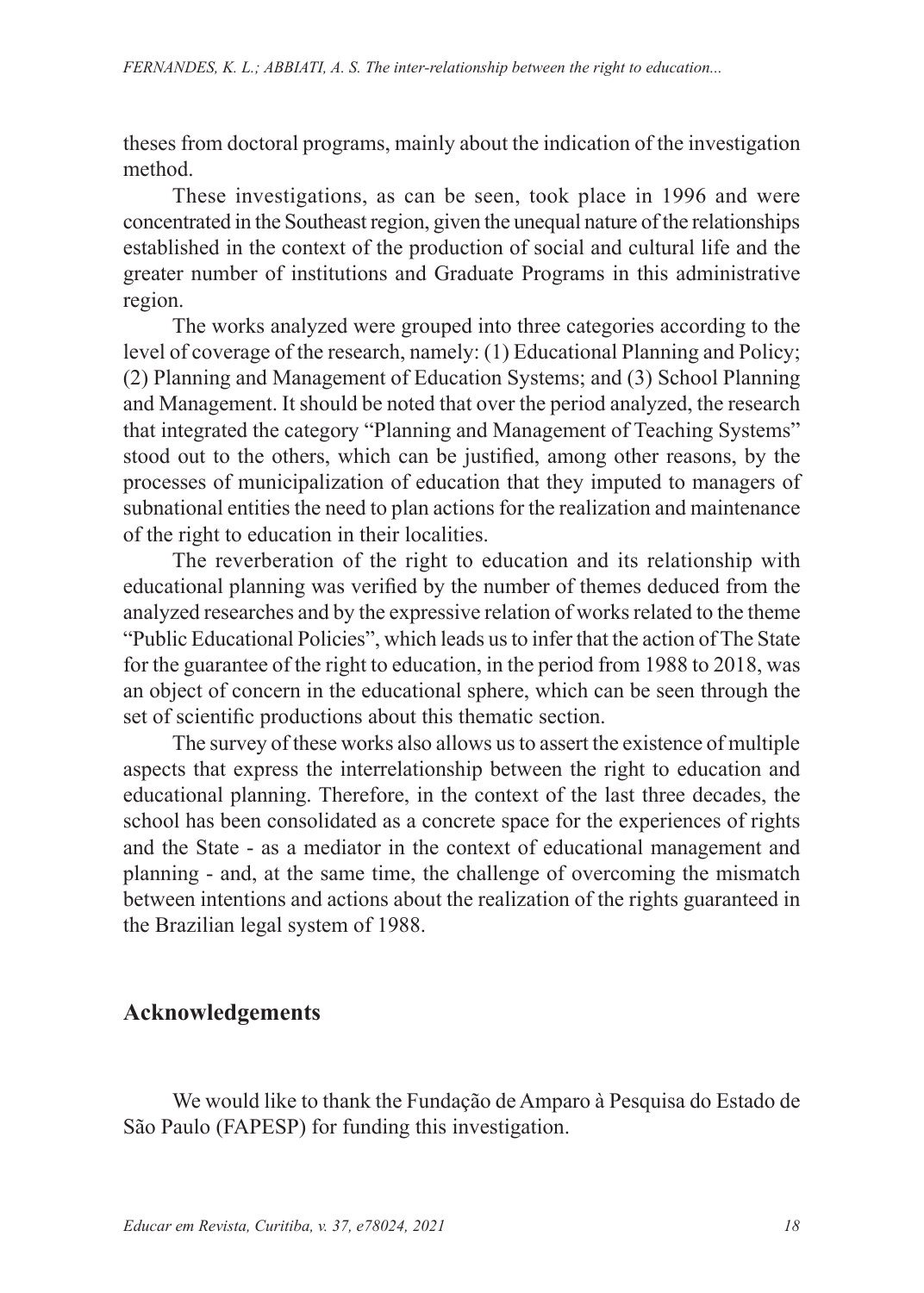## **REFERENCES**

ABBIATI, Andréia S. *O direito à educação integral nos planos de educação (2015-2025) dos municípios da Região Metropolitana de Campinas.* 2019. 504 f. Tese (Doutorado em Educação) – Faculdade de Educação, Universidade Estadual de Campinas, Campinas, 2019.

ASSOCIAÇÃO BRASILEIRA DE NORMAS TÉCNICAS. *ABNT NBR 6028:* informação e documentação: resumo: apresentação. Rio de Janeiro: ABNT, 2003.

AZEVEDO, Janete Maria Lins de. Plano Nacional de Educação e planejamento. A questão da qualidade da educação básica. *Revista Retratos da Escola*, Brasília, v. 8, n. 15, p. 265-280, jul./dez. 2014. Available at: http://retratosdaescola.emnuvens.com.br/ rde/article/view/441. Accessed on: Sept. 30, 2020.

AZEVEDO, Janete Maria Lins de. O Estado, a política educacional e a regulação do setor educação no Brasil: uma abordagem histórica. *In:* FERREIRA, Naura Syria Carapeto; AGUIAR, Márcia Angela da Silva (org.). *Gestão da educação*: impasses, perspectivas e compromissos. 5. ed. São Paulo: Cortez, 2006. p. 17-42.

BRASIL. [Constituição (1988)]. *Constituição da República Federativa do Brasil de 1988*. Brasília, DF: Presidência da República, [2020]. Available at: http://www2.senado. leg.br/bdsf/handle/id/566968. Accessed on: Sept. 5, 2020.

BRASIL. Presidência da República. *Lei nº 13.005, de 25 de junho de 2014.* Aprova o Plano Nacional de Educação - PNE e dá outras providências. Brasília, DF: Presidência da República, 25 jun. 2014. Available at: http://www.planalto.gov.br/ccivil\_03/\_ato2011- 2014/2014/lei/l13005.htm. Accessed on: Aug. 17, 2021.

BRASIL. Capes. *Plataforma Sucupira*, 2020a. Available at: https://sucupira.capes.gov. br/sucupira/public/index.xhtml. Accessed on: Nov. 10, 2020.

BRASIL. Capes. *Plataforma Sucupira*, 2020b. Available at: https://sucupira.capes.gov. br/sucupira/public/consultas/coleta/programa/quantitativos/quantitativoIes.xhtml?areaA valiacao=38&areaConhecimento=70800006. Accessed on: Nov. 10, 2020.

BOBBIO, Norberto. *A era dos direitos.* Rio de Janeiro: Elsevier, 2004.

DUARTE, Clarice Seixas. A educação como um direito fundamental de natureza social. *Educação &. Sociedade*, Campinas, v. 28, n. 100, p. 691-713, out. 2007. Available at: https://www.scielo.br/scielo.php?script=sci\_arttext&pid=S0101-73302007000300004. Accessed on: Sept. 30, 2020.

FERREIRA, Norma Sandra de Almeida. As pesquisas denominadas "estado da arte". *Educação & Sociedade,* Campinas, v. 23, n. 79, p. 257-272, 2002. Available at: https:// www.scielo.br/j/es/a/vPsyhSBW4xJT48FfrdCtqfp/?lang=pt&format=pdf. Accessed on: May 28, 2021.